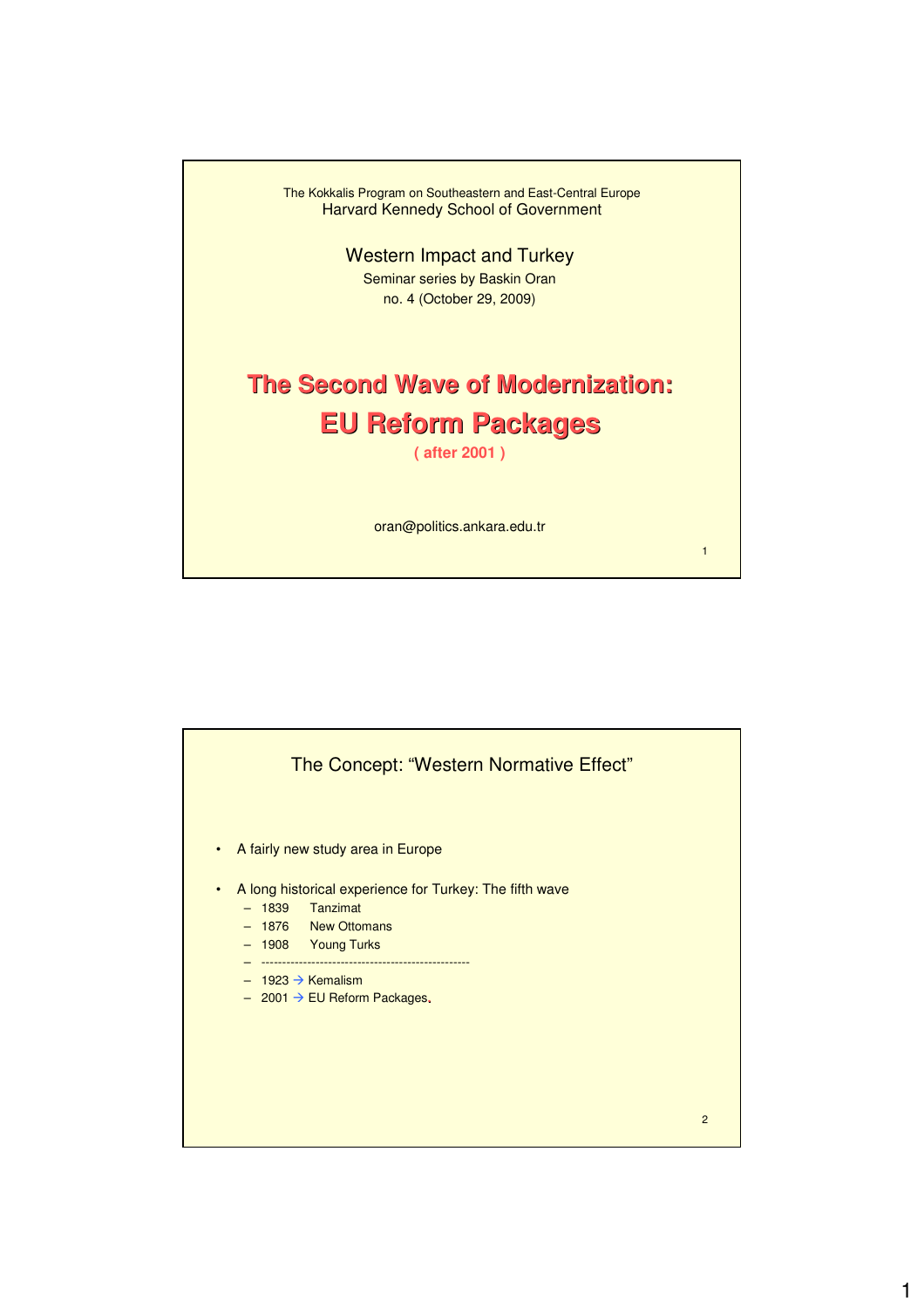

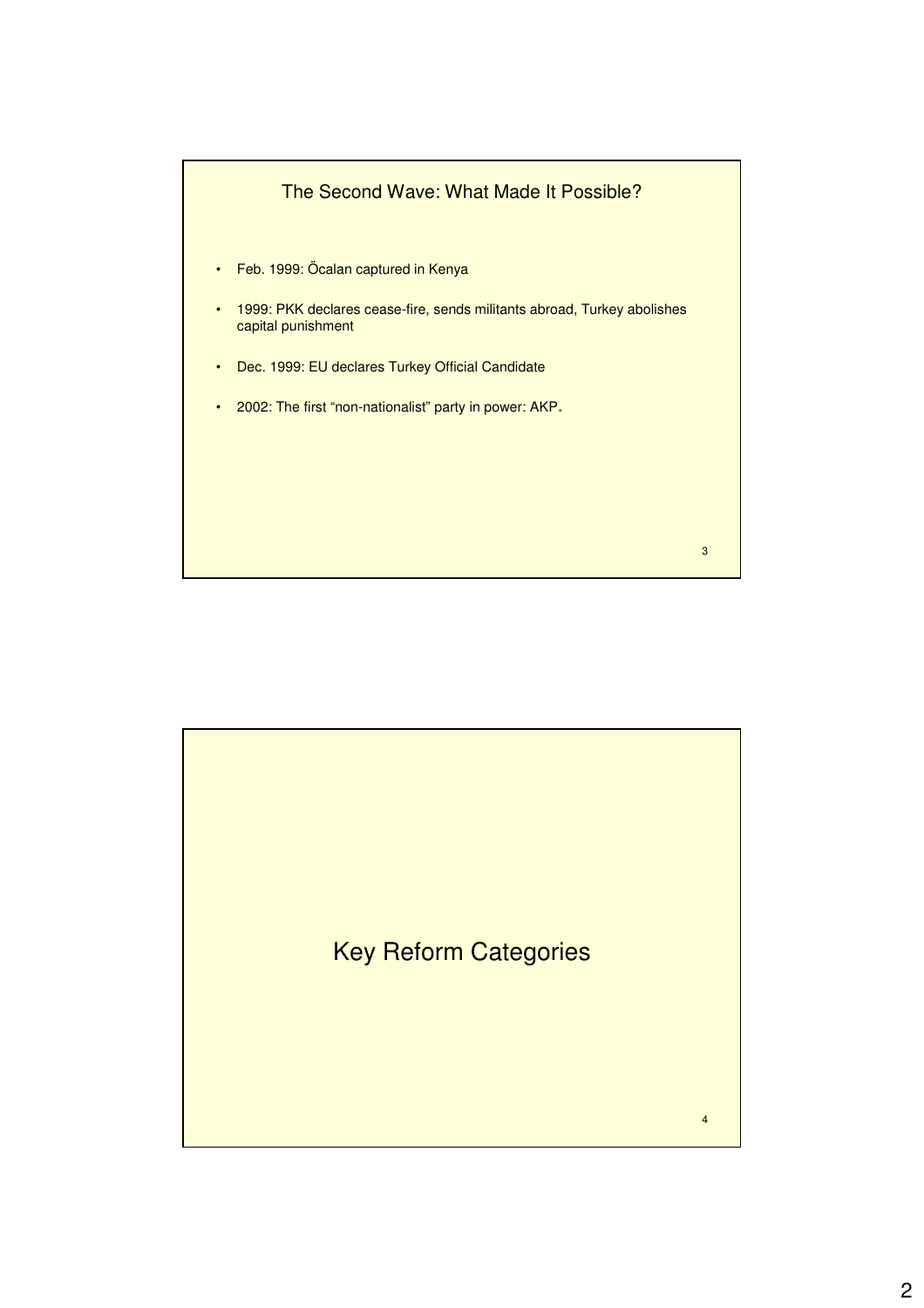

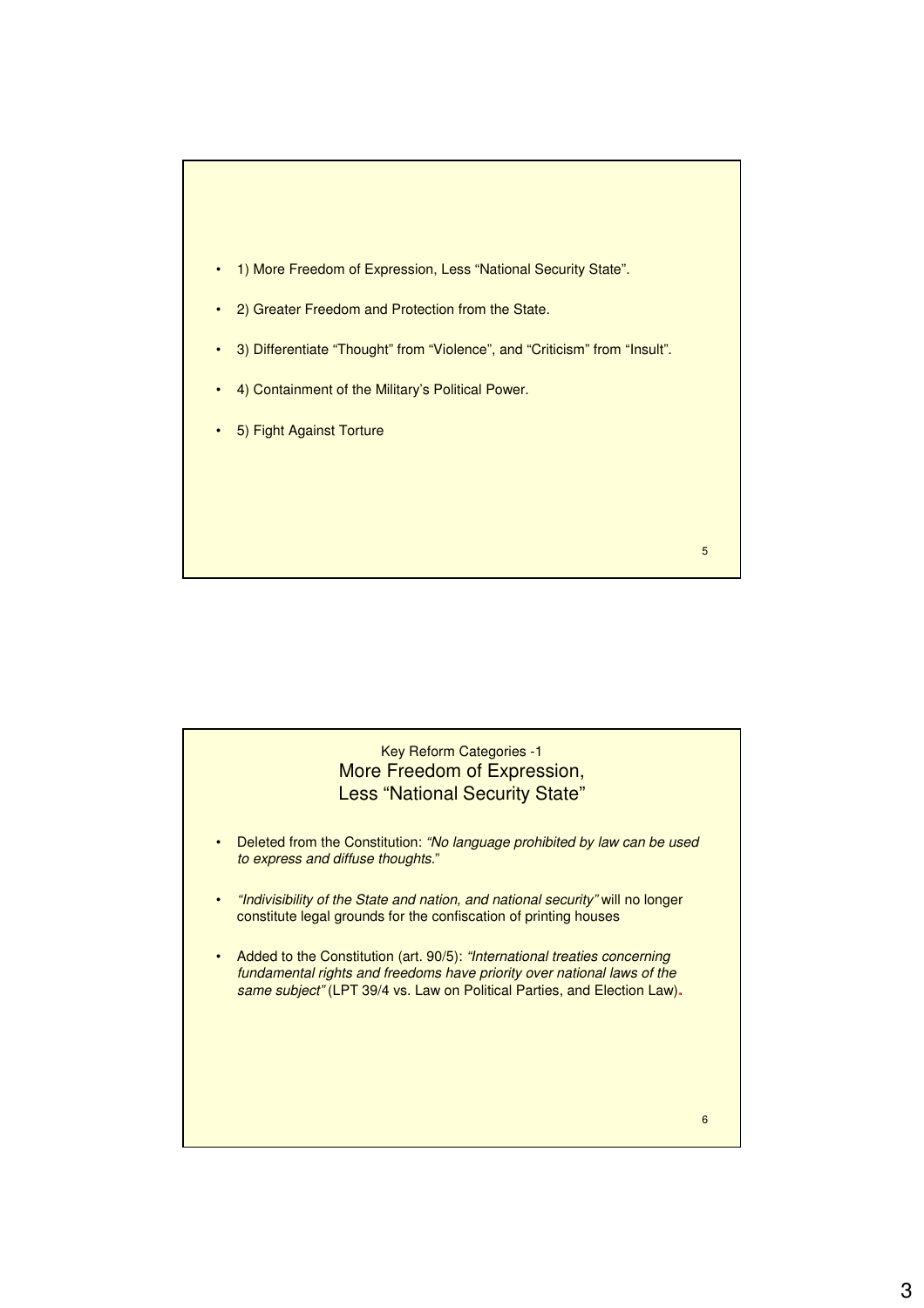

8 Key Reform Categories – 3 Differentiate "Thought" from "Violence", and "Criticism" from "Insult" • Penal Code amended to legalize expressions not inciting to violence and not constituting a concrete threat. • Penal Code amended as to include: "Declarations of thought made with a view to criticize will not be considered an insult to Turkishness, and to State agencies" (applied only once)**.**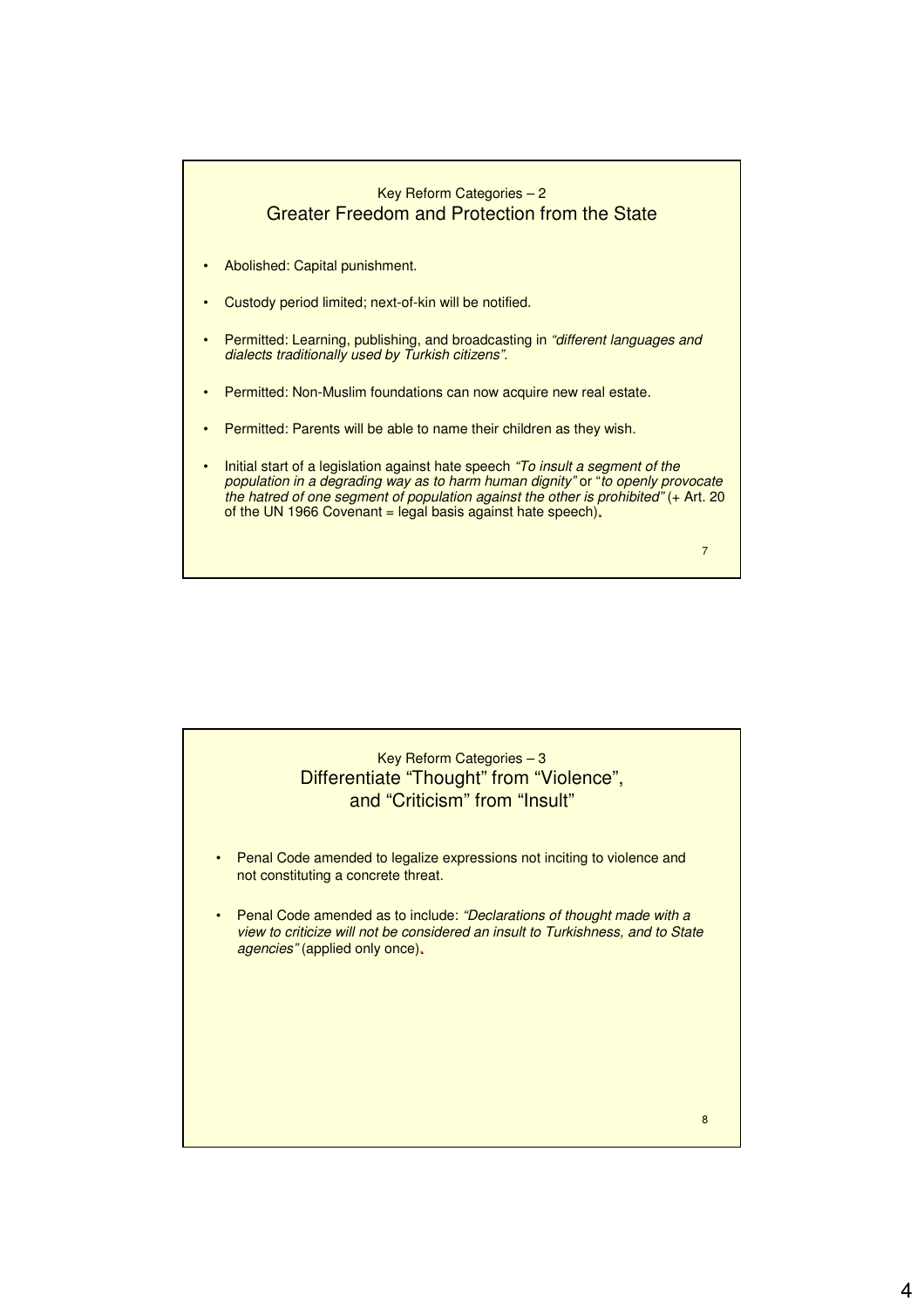

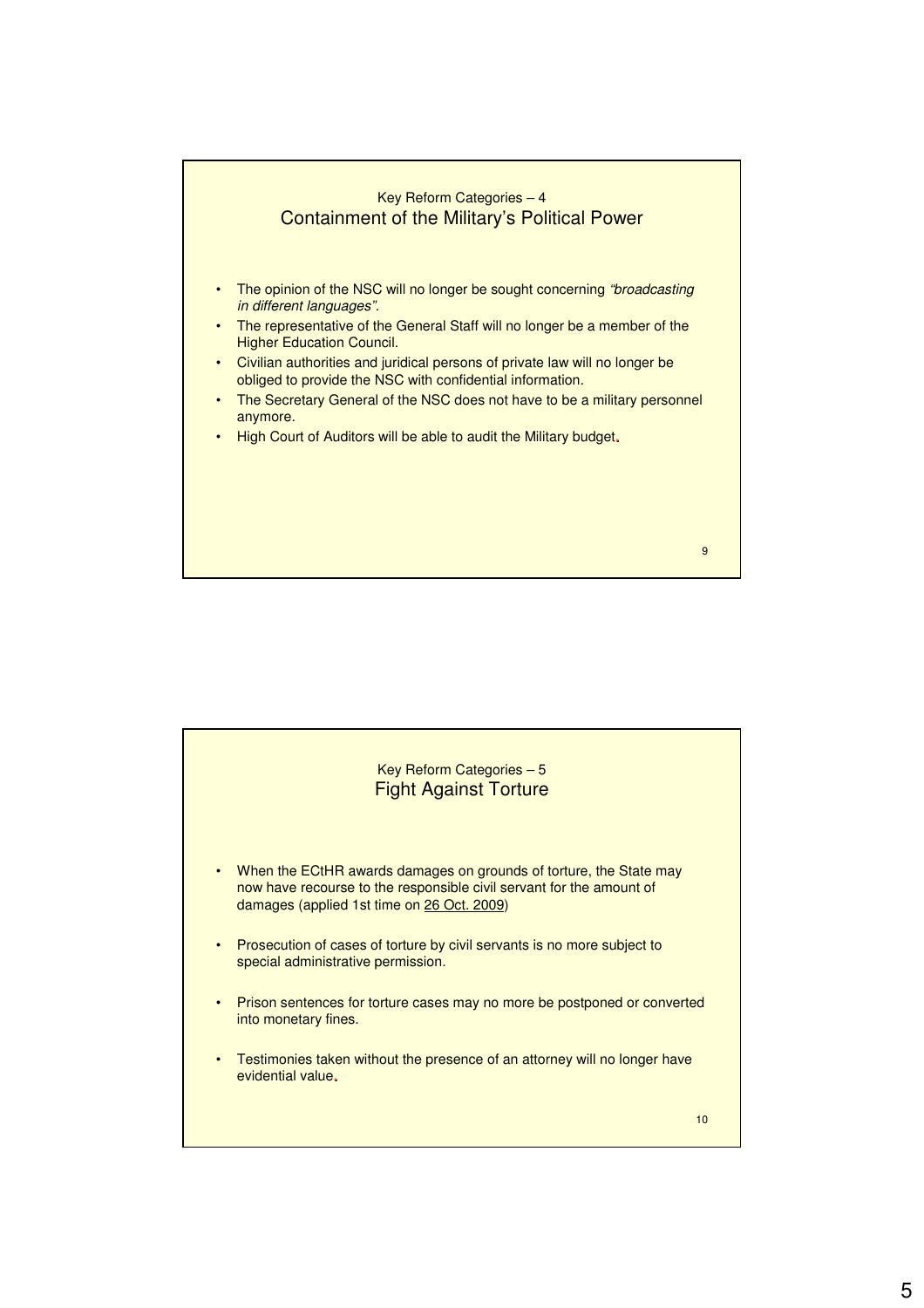

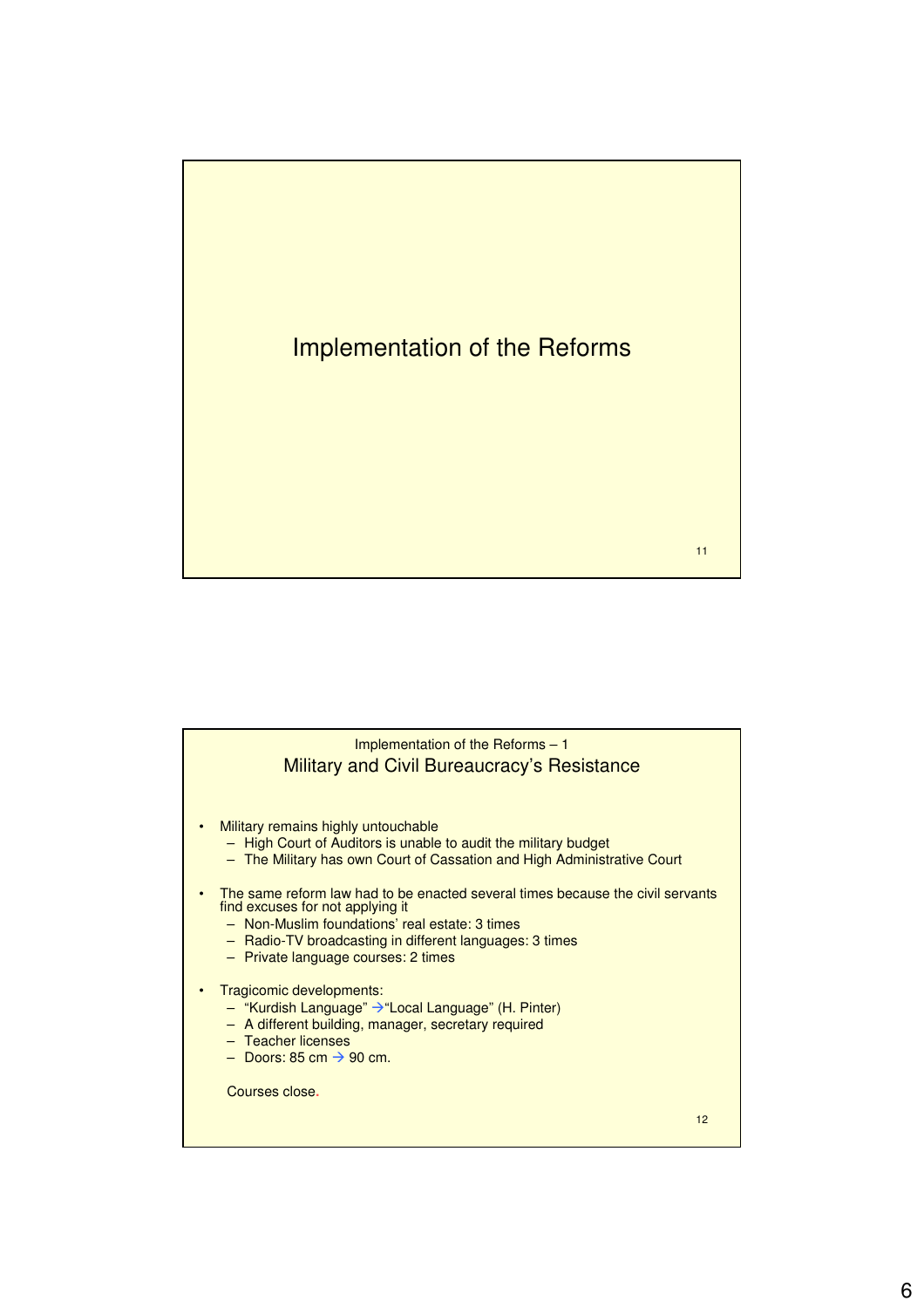

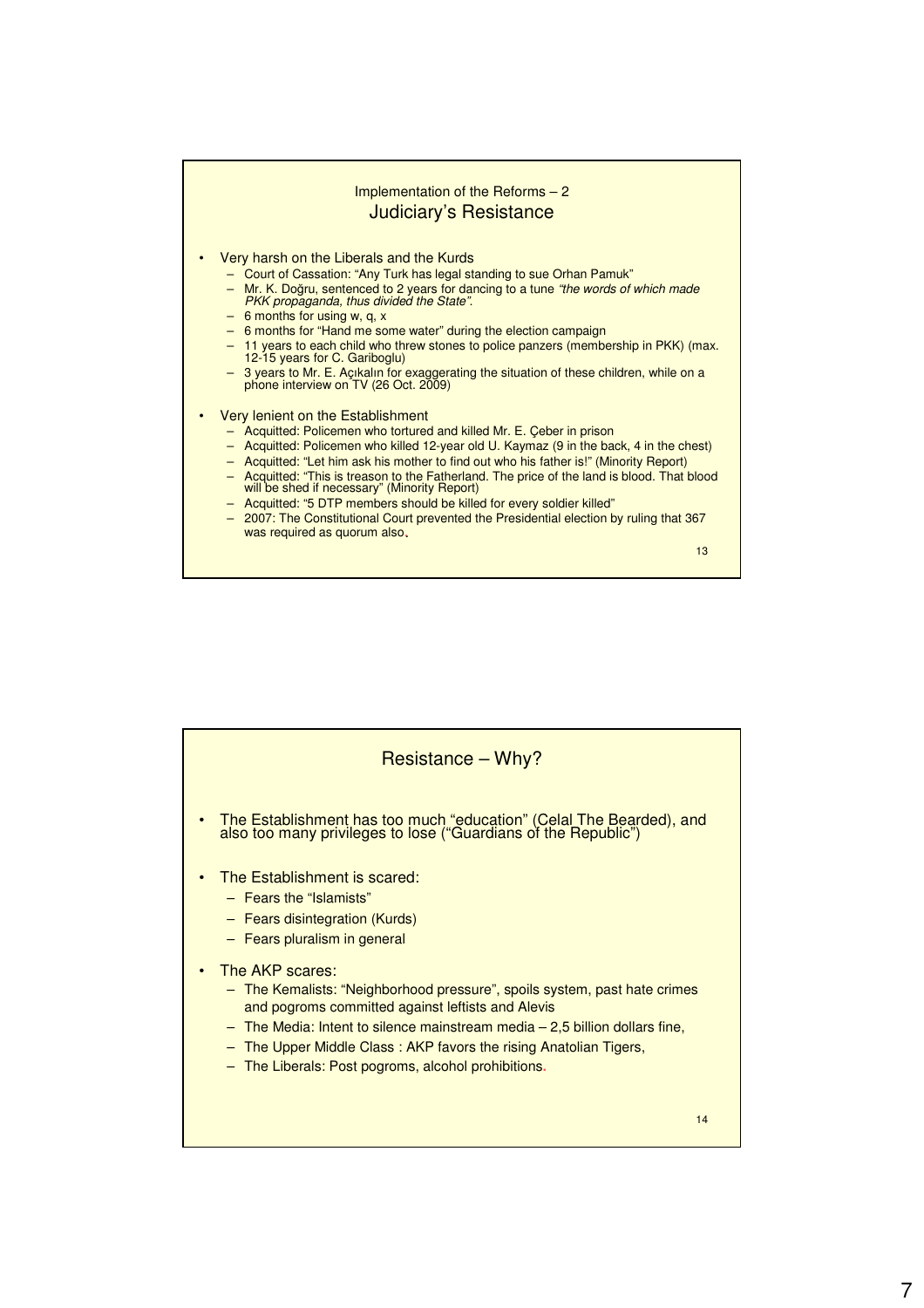## 2005: The Reform Stops

- The Kurds: Independence starts
	- 2005 Kurdistan Regional Government legislative elections in N. Iraq
	- PKK ends cease-fire
- European Union: Islamophobia starts
	- Apr. 2004. Cypriot Greeks who say "no" are in, Cypriot Turks who say "yes" are out
	- Sept. 2005. Danish cartoons crisis
	- Nov. 2005. ECtHR declares veil ban legal
	- Jan. 2006. Nick Griffen: "Wicked, vicious faith"; "Let's show these ethnics to the door".
	- Sept. 2006. The Pope: "Show me just what Muhammad brought that was new, and there you will find things only evil and inhuman"
	- Turkish candidacy: Since 2005, new conditions in every new EU report (Islamophobia, no money)

## • The Turks: Sevres Paranoia starts

- 2003-04. Deep State coup attempts: Yellowgirl, Moonlight, Seasparkle, Glove
- Apr. 2005. General Staff: From "Prospective Turks" to "Pseudo-citizens"
- Nov. 2005. Bookstore explosion in Şemdinli: "Deep State"
- 2003-2008. A Black Sea region governor prohibits Kurdish seasonal hazelnut pickers
- 2004-2007. Lynching parties against Kurds or leftists
- Jan. 2007. Hrant Dink murdered
- Apr. 2007. Three protestants murdered under torture in Anatolia**.**

15

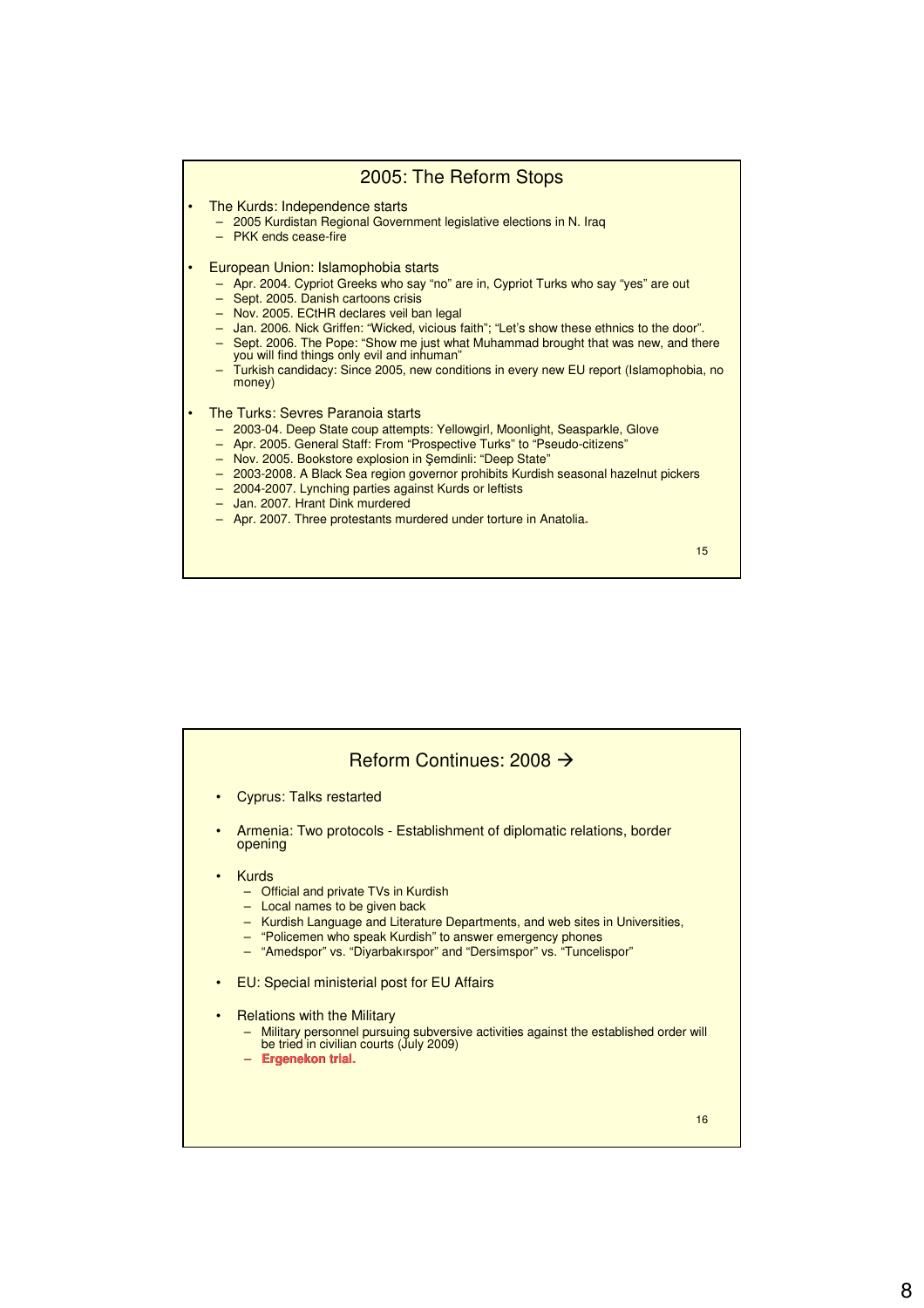

| The Second Wave Is More Difficult - 1         |                                                                 |  |  |  |
|-----------------------------------------------|-----------------------------------------------------------------|--|--|--|
| <b>The First Wave</b><br>(1920s, 30s)         | <b>The Second Wave</b><br>$(2001 \rightarrow)$                  |  |  |  |
| M. Kemal, charismatic<br>national hero        | T. Erdoğan, "Islamist", too many<br>mistakes                    |  |  |  |
| No Islamist counter-elites in 1920s           | Preacher school graduates                                       |  |  |  |
| No freedom of expression                      | Multi-party democracy                                           |  |  |  |
| Kurdish issue local and invisible             | A very visible national, regional,<br>and international problem |  |  |  |
| M. Kemal was emulating a<br>"vanquished West" | The West "dictates rules to<br>Turkey"                          |  |  |  |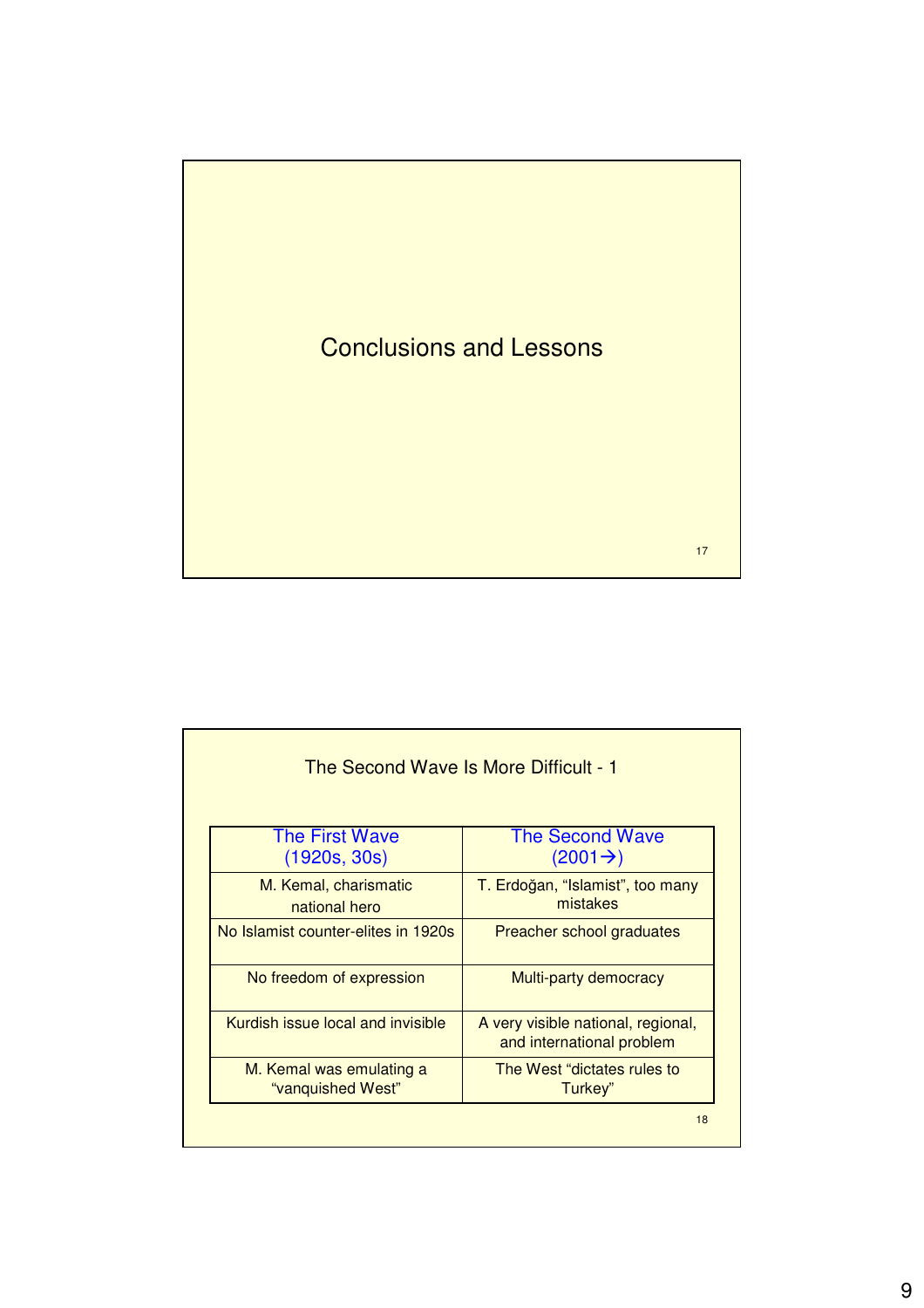| The Second Wave Is More Difficult - 2                                                                                                                                                  |                                            |  |
|----------------------------------------------------------------------------------------------------------------------------------------------------------------------------------------|--------------------------------------------|--|
| Europe today                                                                                                                                                                           | <b>Turkey today</b>                        |  |
| To be sentenced, a speech:<br>- Insult, incitement to violence, hate-<br>speech,<br>+ The perpetrator must be an influential<br>person,<br>+ The milieu must be liable to affect other | Any of these is sufficient                 |  |
| people,<br>+ The act must be accomplished in a way<br>to influence the public.                                                                                                         |                                            |  |
| Largest freedom belongs to those who<br>criticize:<br>- State & Government officials,<br>- Public institutions,<br>- Politicians & bureaucrats,<br>- The man in the street             | Reverse order                              |  |
| Prosecutors & Judges apply the laws                                                                                                                                                    | They "save the country": State $>$ Justice |  |
|                                                                                                                                                                                        | 19                                         |  |

| Lessons To Be Drawn                                                                                                                                                                                                                                                                                                                                                                                                  |  |
|----------------------------------------------------------------------------------------------------------------------------------------------------------------------------------------------------------------------------------------------------------------------------------------------------------------------------------------------------------------------------------------------------------------------|--|
| Revolution from Above may change the laws overnight, but not the<br>$\bullet$<br>mentality. Especially, that of the Judiciary                                                                                                                                                                                                                                                                                        |  |
| Democracy / Western normative values cannot be exported: Cover<br>$\bullet$<br>for imperialism (Iraq).<br>But they can be imported if there is a good importer/general<br>$\bullet$<br>distributor: The Enlightened.<br>Import is faster than production but in the short run the price is<br>$\bullet$<br>higher (speed = more gas $&$ risk)<br>- Popular reaction: Support for the EU in 2004: 58 %, in 2006: 22 % |  |
| - Military reaction: Four coup attempts in 2006-7<br>- Civil elites reaction: Sevres Paranoia                                                                                                                                                                                                                                                                                                                        |  |
| In the longer run, however, the result is worth the high price.<br>$\bullet$                                                                                                                                                                                                                                                                                                                                         |  |
| 20                                                                                                                                                                                                                                                                                                                                                                                                                   |  |